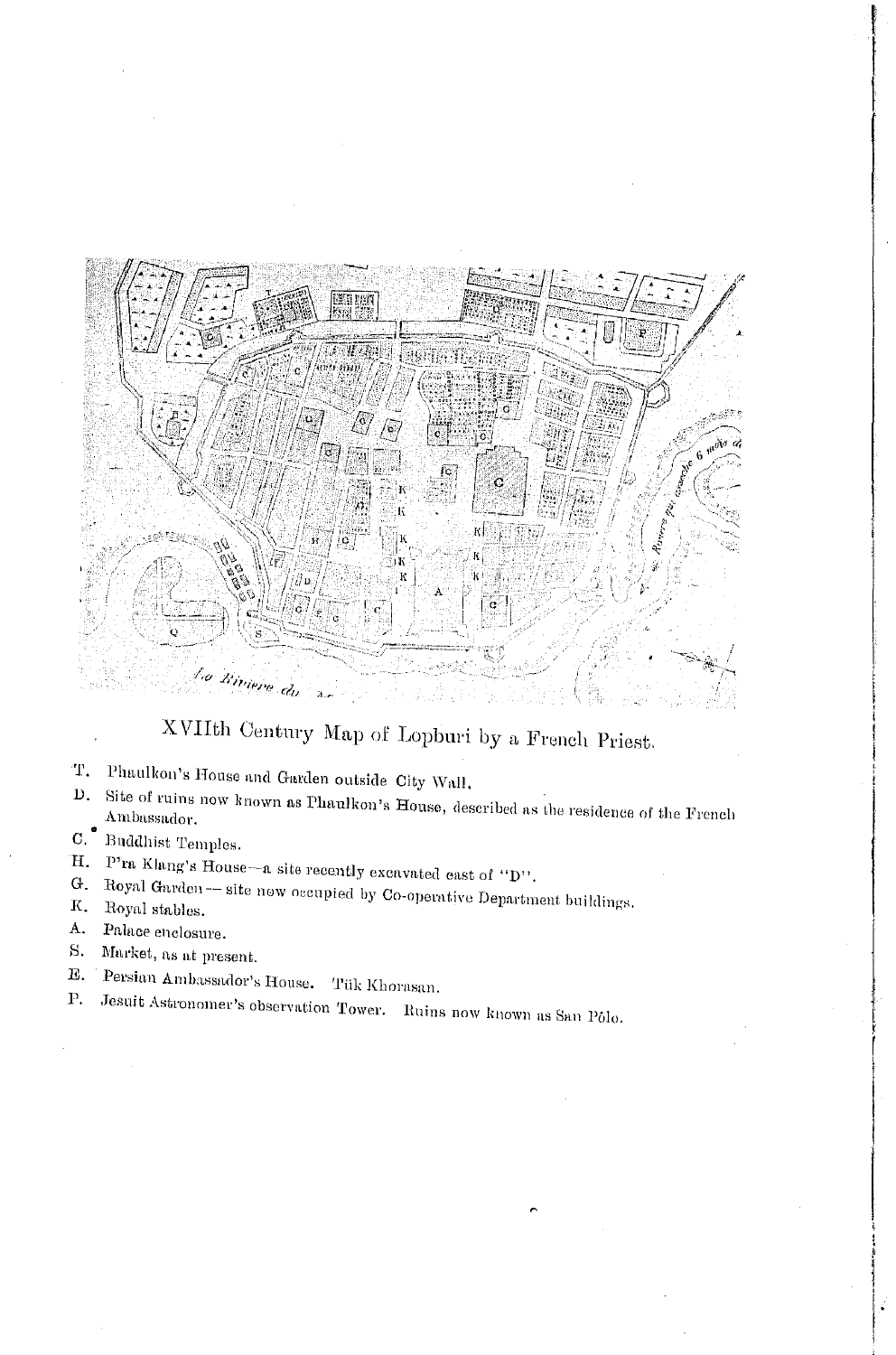### PHAULKON'S HOUSE AT LOPBURI

 $_{\rm by}$ 

## E. W. HUTCHINSON, M. A.

No study of Franco-Siamese relations during the xviith century is complete that ignores the imposing brick ruins at Lopburi in which a large part of the negotiations between the French Envoys and Paulkon, P'ra Narai's Greek Adviser, took place.

The Palace has been described elsewhere. The ruins known as Phaulkon's house, which lie a short distance to the North of it, were carefully examined by the writer in 1932, and a ground plan was made of them, with the assistance of the Cadastral Survey, for purposes of comparison with the xviith century French plan already published.

As a preface to the consideration of these plans a few observations are offered concerning the career of Phaulkon.

A manuscript in the Archives of the Missions Etrangeres at Rue du Bac in Paris purports to give the truth concerning Phaulkon's antecedents.

According to this manuscript, which is confirmed by Dutch and English records, Phaulkon left his home at Argostoli in the island of Cephalonia at an early age, and became a seaman in the service of the English East India Company<sup>(1)</sup>. In the year 1678, when he was about thirty years of age, he first came to Siam with the Company's Agent, Burnaby, when the latter was despatched from Bantam in Java to revive English trade in Siam.

Phaulkon was employed by Burnaby on this business for two years. In 1680, with Burnaby's approval, he was engaged by the Pra Klang, (Siamese Minister of the Treasury) who controlled the activities of foreign traders in the country. At about the same time Constantine Phaulkon, commonly known as Constant or "Conse" by the English, and "Constance" by the French, was converted to Catholicism by a Portuguese Jesuit, and married a half-caste Japanese woman.

In less than two years, Phaulkon had made himself indispensible to the Minister, P'ya Kosa, and received the title of Luang Wichayen. On the Minister's death in 1682, he became virtual controller of

 $^{(1)}$  His family were *Gerakis*, which means "falcon" in Greek. Phaulkon is a hellenised version of this word used by him. The English styled him -Faulcon.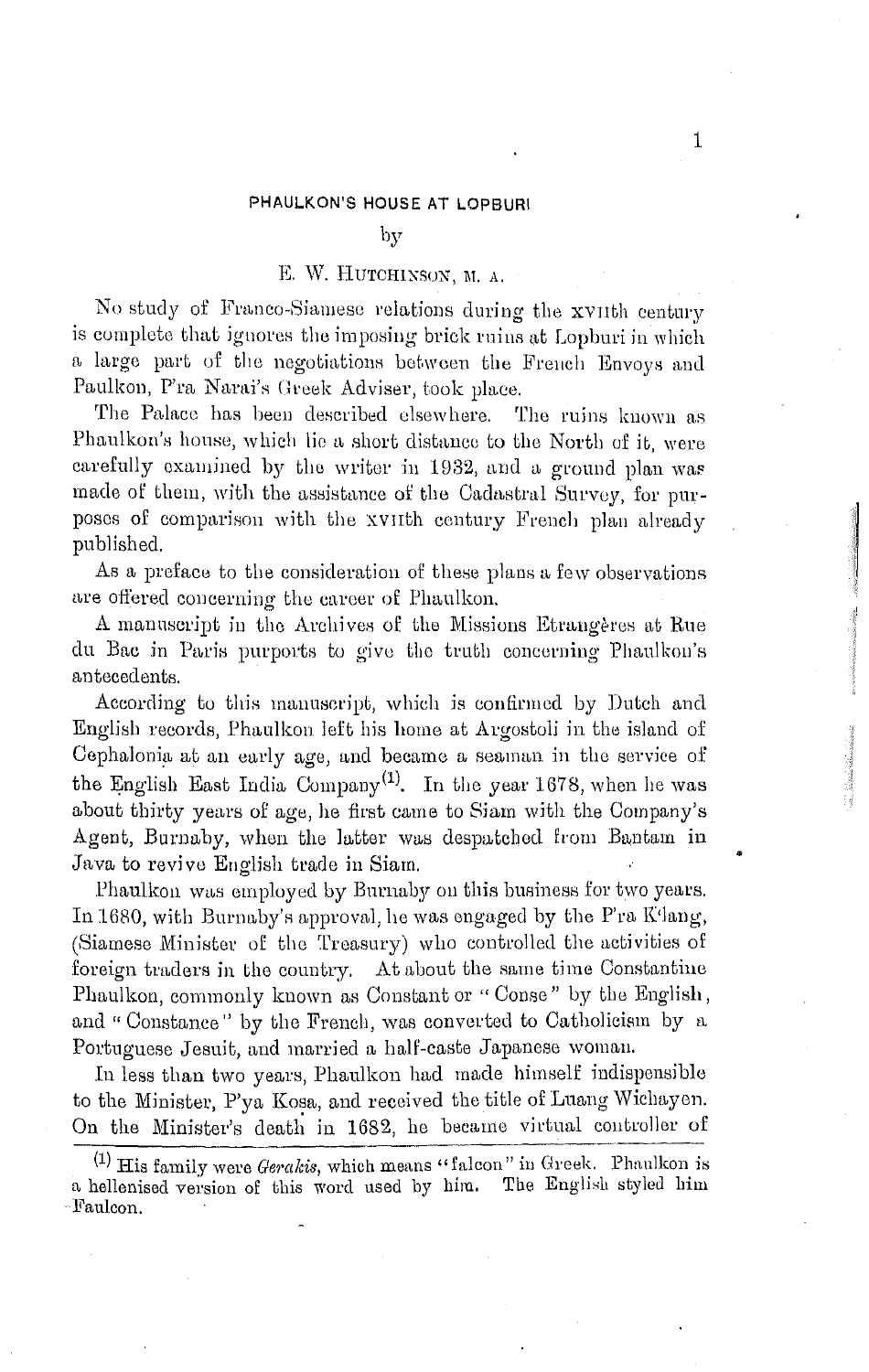E. W. HUTCHINSON

Siam's foreign trade, and attracted the notice of King P'ra Narai, at the time, when the latter was seeking an alliance with France to counterbalance Dutch pretensions in the Far East.

For six years, from 1682 to 1688, Phaulkon enjoyed the King's confidence; he exercised almost unlimited power, and was rewarded with the highest title of Chao P'ya. He was nevertheless a foreigner, and was unpopular.

The question arises—can he have been the owner of the palatial buildings at Lopburi, whose ruins still perpetuate his name; especially since no other remains of private as opposed to royal or sacred buildings of equal antiquity are to be found in Siam.

Before answering this question it will be necessary to examine the ruins in detail with the aid of the modern plan and of a copy of the old French plan.

Some 200 yards beyond the northern wall of the Palace, and in a direct line with the Palace Gate, known as Pratu Wichayen, lies a pile of brick ruins enclosed within walls which on the south and west sides are well preserved and are some 8 feet high.

The area so enclosed is a rhomboid, measuring roughly 90 metres on the north side, 100 metres on the south, 67 on the west, and 75 on the east. The orientation of the main building is S. S. W.

The ground plan shows a general lack of symmetry in the whole lay-out, suggestive of hasty or patchy design: for instance, several granite slabs are found among the bricks of the stairways.

The front (southern) wall is pierced by three Gates, the centre one of which is surmounted by a pointed Gable, but the two lateral gates each by a rounded arch.

The three gates correspond with the three main sections of the Ruins, which are separated into three Courts by the walls  $(K. L)^{(1)}$ . There are signs that these walls were originally uniform in height with the outer walls. They divide the ground between the outer south wall and the ruins into a central, an eastern and a western court.

## CENTRAL SECTION.

The Central Court is traversed by a paved way running between low brick walls, intersecting a narrow lawn, and leading from the gabled entrance gate to the foot of an imposing flight of brick steps,

(1) The flanking walls of the Court contain well-preserved niches for lamps 15 inches apart and 4 feet from the ground.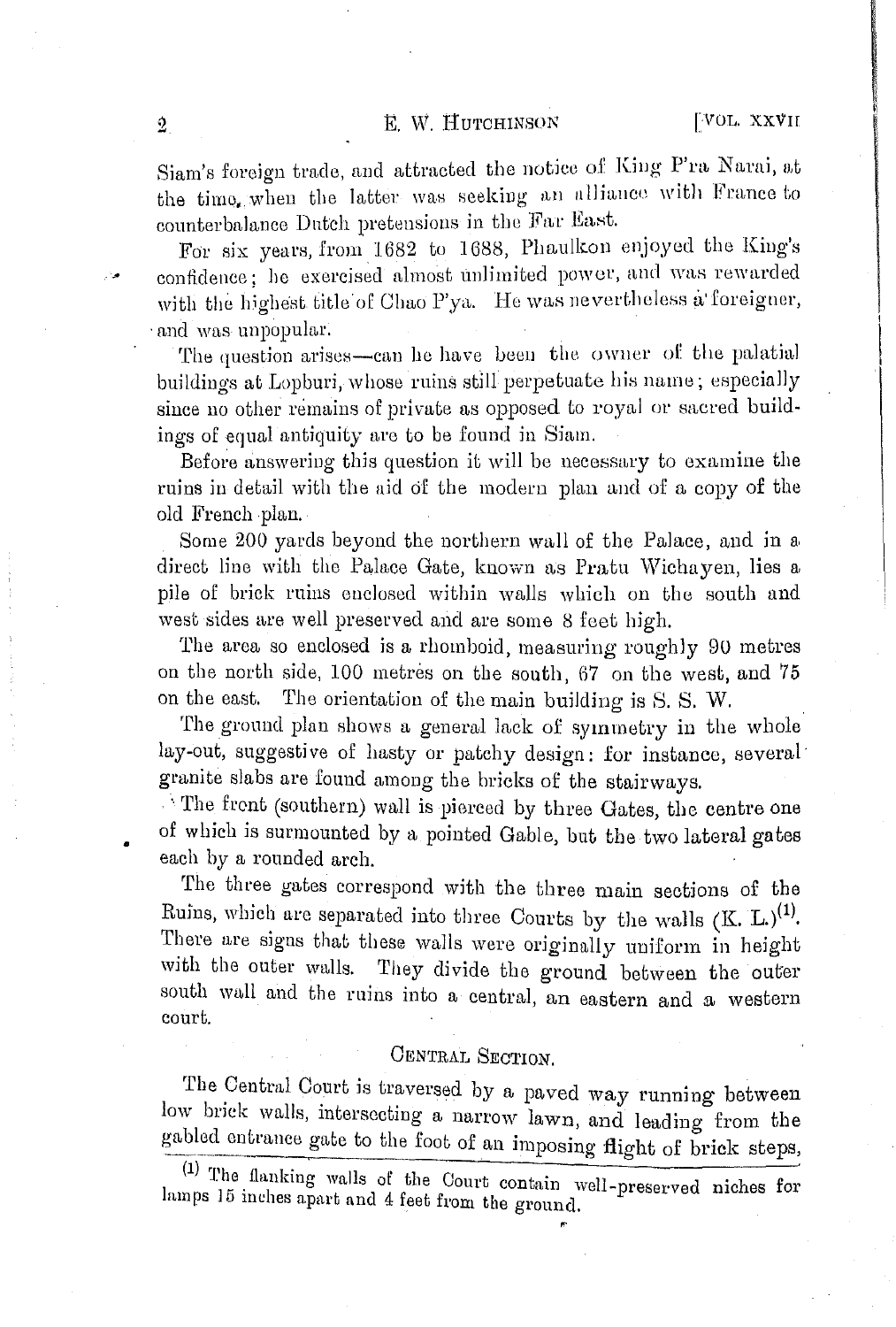

 $\bar{\alpha}$ 

Two photographs by P'ra Prakas Sahakôn showing lotus decoration over chapel doors.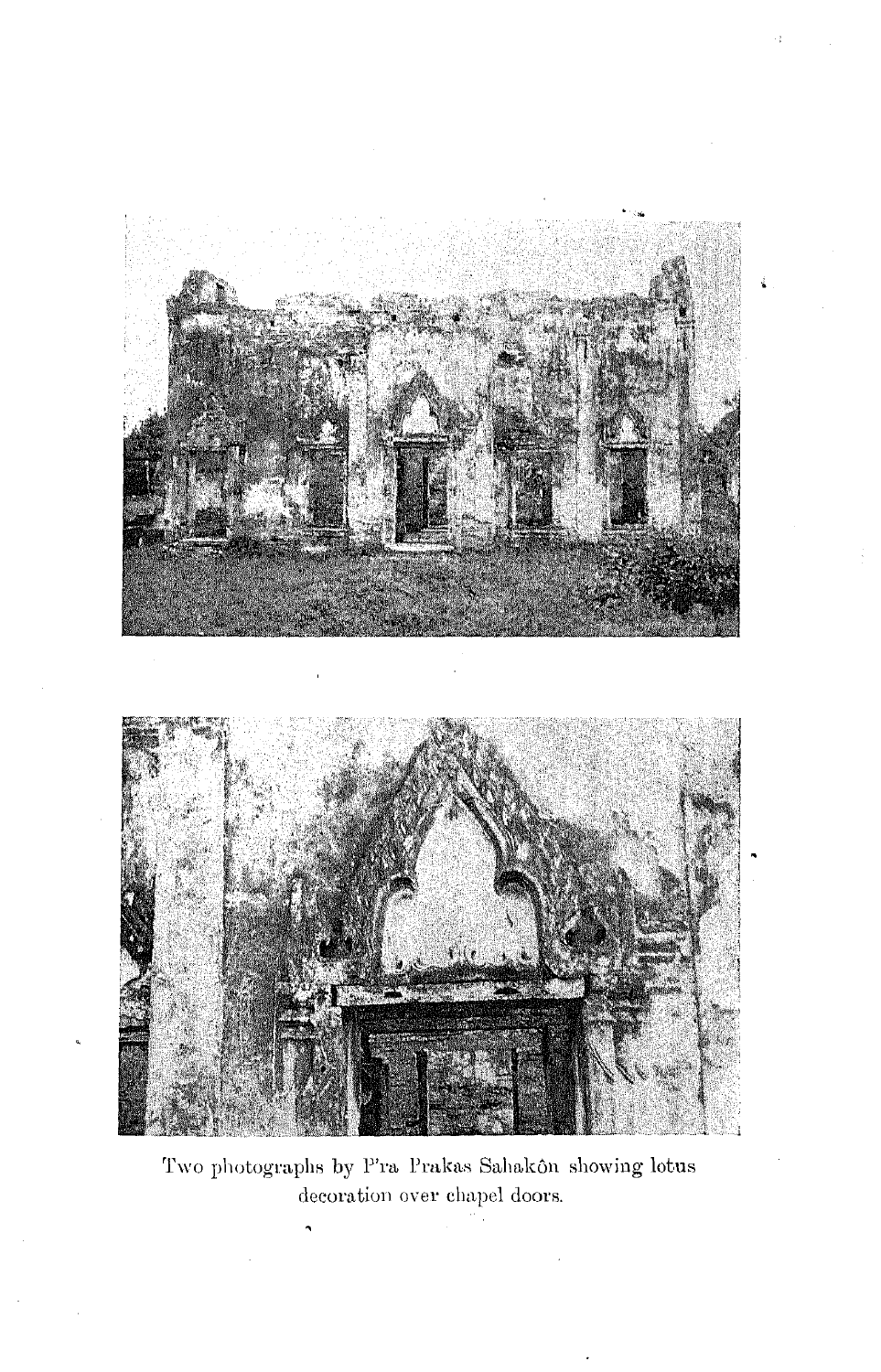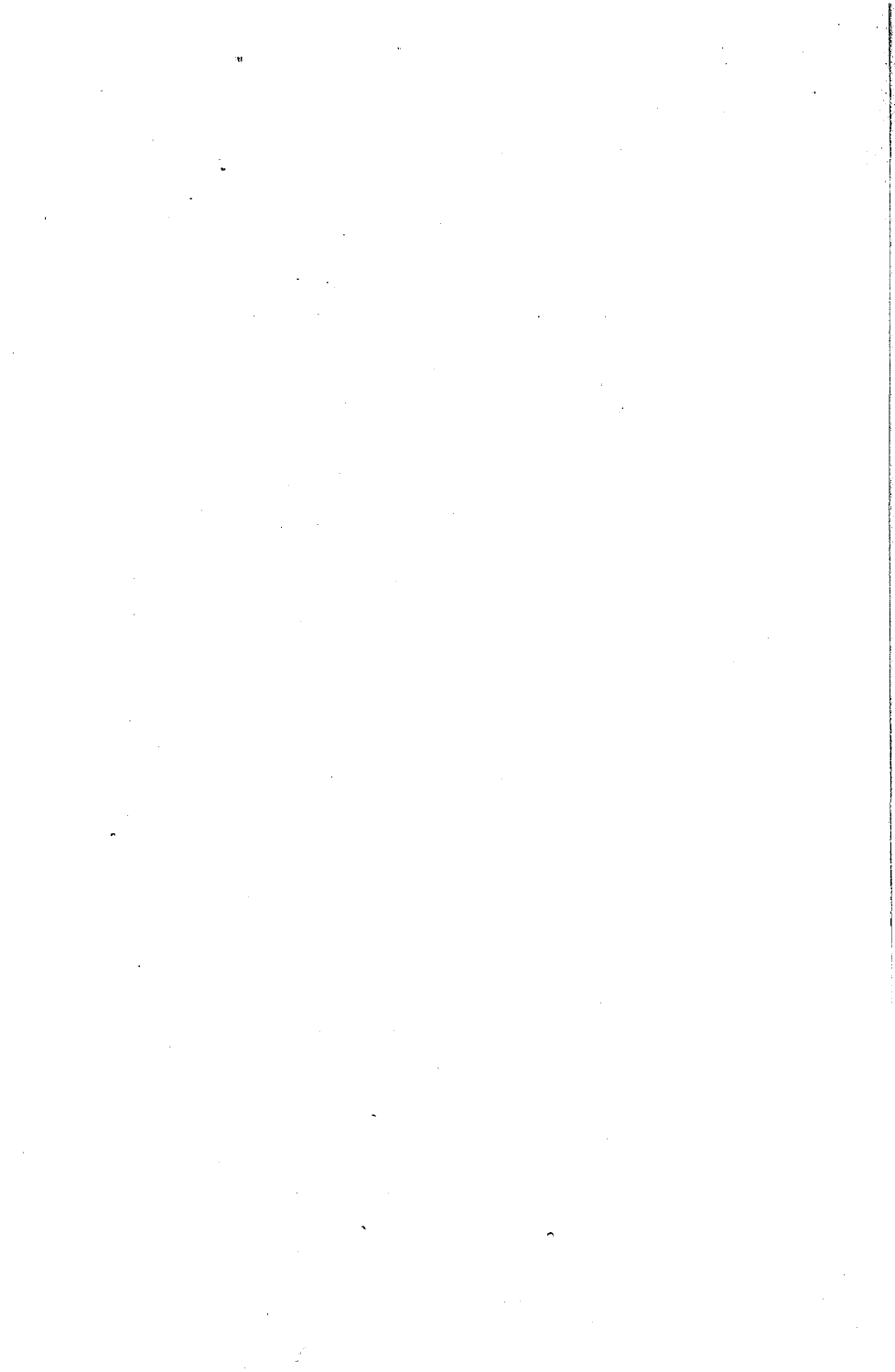42 feet wide, which projects towards the path in an elipse. At the top of the steps is another narrow grass plot, enclosed on the east and west side by the walls of buildings. In its centre is a rectangular Ruin (e),  $12' \times 18'$ , consisting of two walls on north and south side, each about 15 feet high, which contain and overhang a saddle-shaped mass of bricks which rises in the centre and resembles the roof of a vault. The north wall shows traces of a window frame about 10 feet from the ground.

This ruin is commonly known as the Bell Tower, but there are no signs in the walls of holes for a Beam for suspending the Bells. which must have been hung, if at all, from the now vanished roof.

Behind stands the Chapel, approached by semi-circular steps up to the three main Doors in the North, South, and West walls. Above both North and South Doors is the remains of a low Tower, with traces of a winding stair in both towers.

The Chapel is a single apartment, narrow and massive, measuring about 50 feet  $\times$  18 feet. It is lit by three windows on the north wall and three on the south, each about  $3\frac{1}{2} \times 7\frac{1}{2}$  and by a square window above both north and south door, giving on to the towers.

The lighting on the East and West walls consists of a merlon-shaped opening in both gables near the top, and by a rose window in the centre of the West wall. The Eastern wall, below the gable, has no window.

The floor is still paved with about 50% of the original red hexa-East of the Towers is a brick dais in which there are gonal tiles. remains of marble. The dais spans the Nave to a depth of six feet, rising 11 feet above the floor level. At its East end are the Brick foundations of an Altar,  $5' \times 2_{\frac{1}{2}}'$ . Between the Altar and the East wall of the Chapel is a passage six feet wide connecting a narrow door in the north wall with a similar one in the south wall.

The Masonry of the outer Mouldings of the windows and doors is decorated with Lotus design such as is commonly seen on the doorways of Siamese Temples. Prince Damrong considers this design to be a proof that the Chapel was not erected by Phaulkon for his private use, since it is unlikely that a foreigner in Siam would have been permitted to apply this form of ornament to his own Christian Chapel. In any case, it is probably the only Christian Church in the world decorated in Buddhist style.

Photographs presented by P'ra Prakas Sahakôn illustrate the exterior decorations of the northern wall,

PT. 1]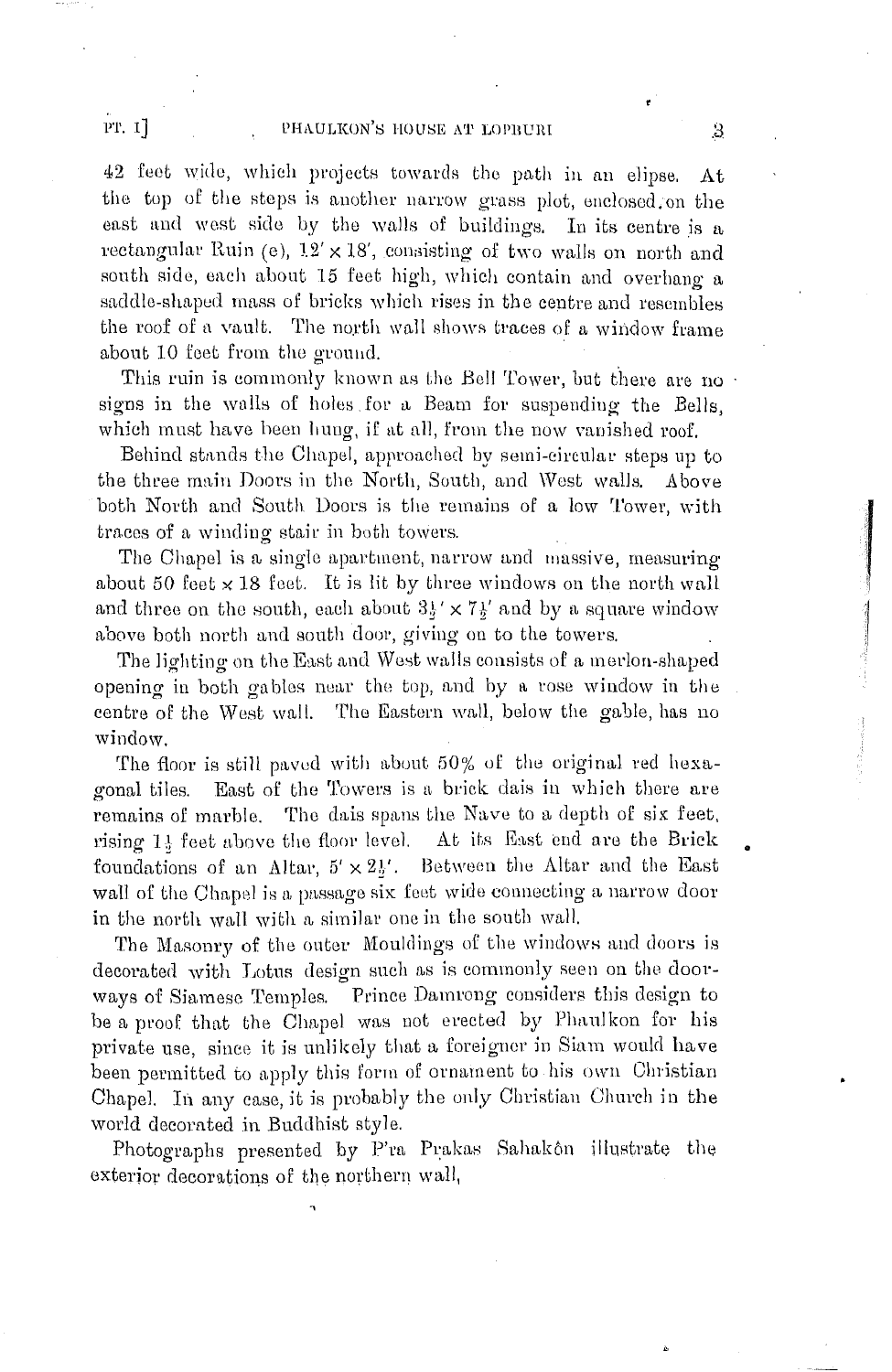## WESTERN SECTION

In the western section of the ruins the path has been obliterated which once traversed the grassy Court, leading from the Western Arched Gateway to a flight of steps similar to those described in the central section, which give access to the Big House  $(a)$ .

East of the path is a small Tank sunk in the grass; and beyond it, a long rectangular gabled building (b), which outflanks the main flight of brick steps, and which is joined by, but does not communicate with an outhouse at the back. Its doorways are approached by steep semi-circular steps.

The Big House (a) is composed of a lofty chamber 35 feet square, connected by two narrow doors in the north wall with a narrow northern chamber  $35' \times 12'$ . Above it, both north and south walls are pierced by four windows to light the upper floor now demolished. Above this first floor there are signs of a second storey.

This house is the biggest in the western quarter of the ruins. Behind it are various outhouses, the most remarkable of which is a block on the Eastern side  $(d)$  consisting of three small rooms, a small court, and a cistern. The most northerly room is a bricked-in vault: in the centre of the floor is a square sunken tank, flanked on either side by an oblong one. These three tanks arc each supplied with earthenware pipes, and appear to be three baths. Next to the Bath Vault, on the South side is a small chamber, suggestive of a Latrine; and south of this another room,—possibly a dressing room. The enclosure between this room and the water cistern appears to have been a small courtyard.

The purpose served by outhouses (m. n. o.) is less obvious, but they were presumably kitchens, stables and servants quarters.

The narrow gabled building (c) parallel with the longer gabled building (b) connects on the north side with a room of fair size, behind which appears to have been a walled garden  $(p)$  leading to outhouses  $(d. \, m. \, n. \, o.),$ 

### **EASTERN SECTION**

The eastern section is more symmetrically designed, more imposingly finished, and built with thicker walls than the Western section.

From the Arched Entrance Gate a brick path leads across the front Courtyard direct to a flight of five steps similar to those in the Central and Western Courts, but more spacious.

The Brick path is balanced on either side by rectangular plots, both of which contain a sunken Water Tank in the centre,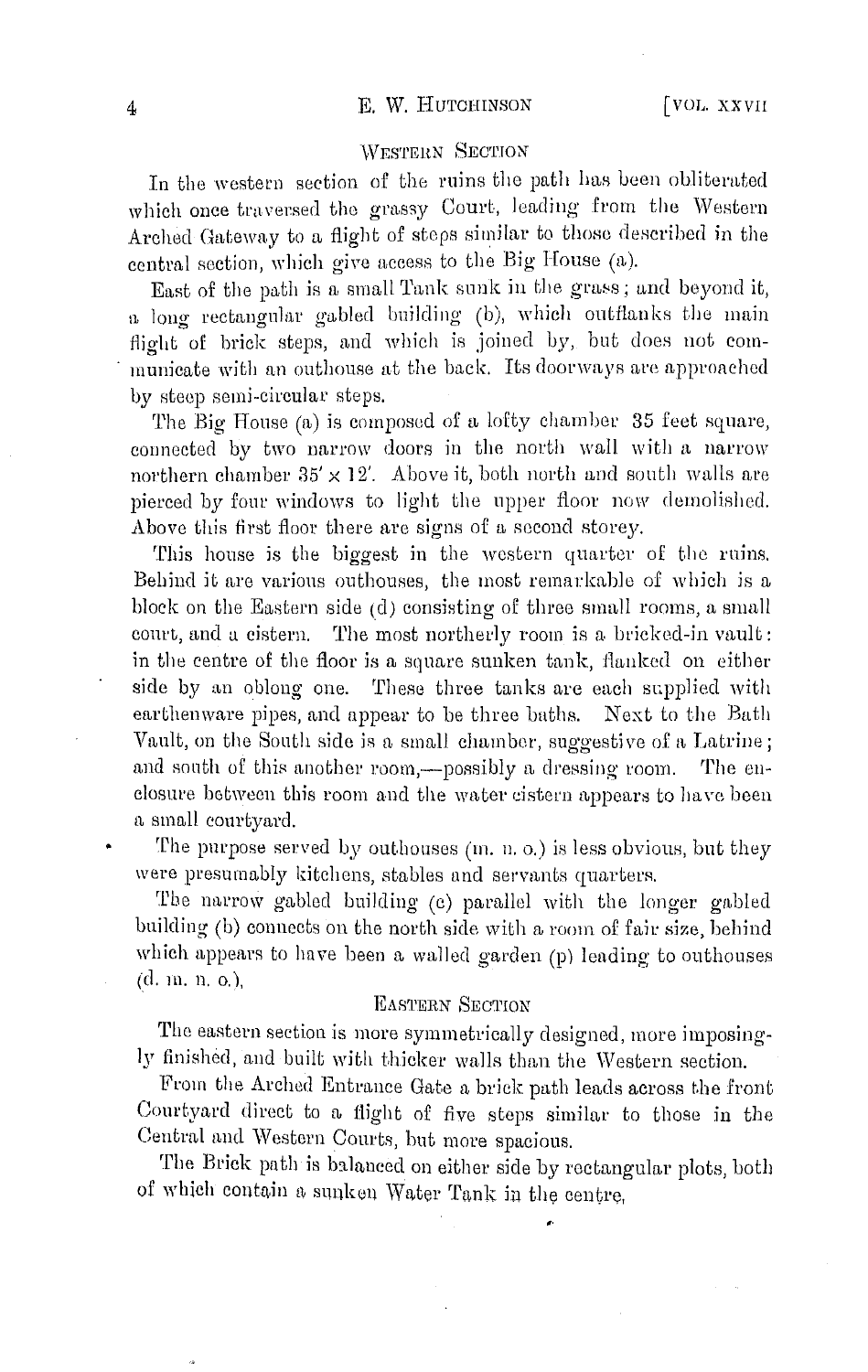

*View from Bastern court looking* West.<br>In foreground, steps leading to site of great Hall, (H, on plan). Beyond the steps, the<br>In background, the two narrow gabled buildings (b) (c) in western court.<br>In background, the t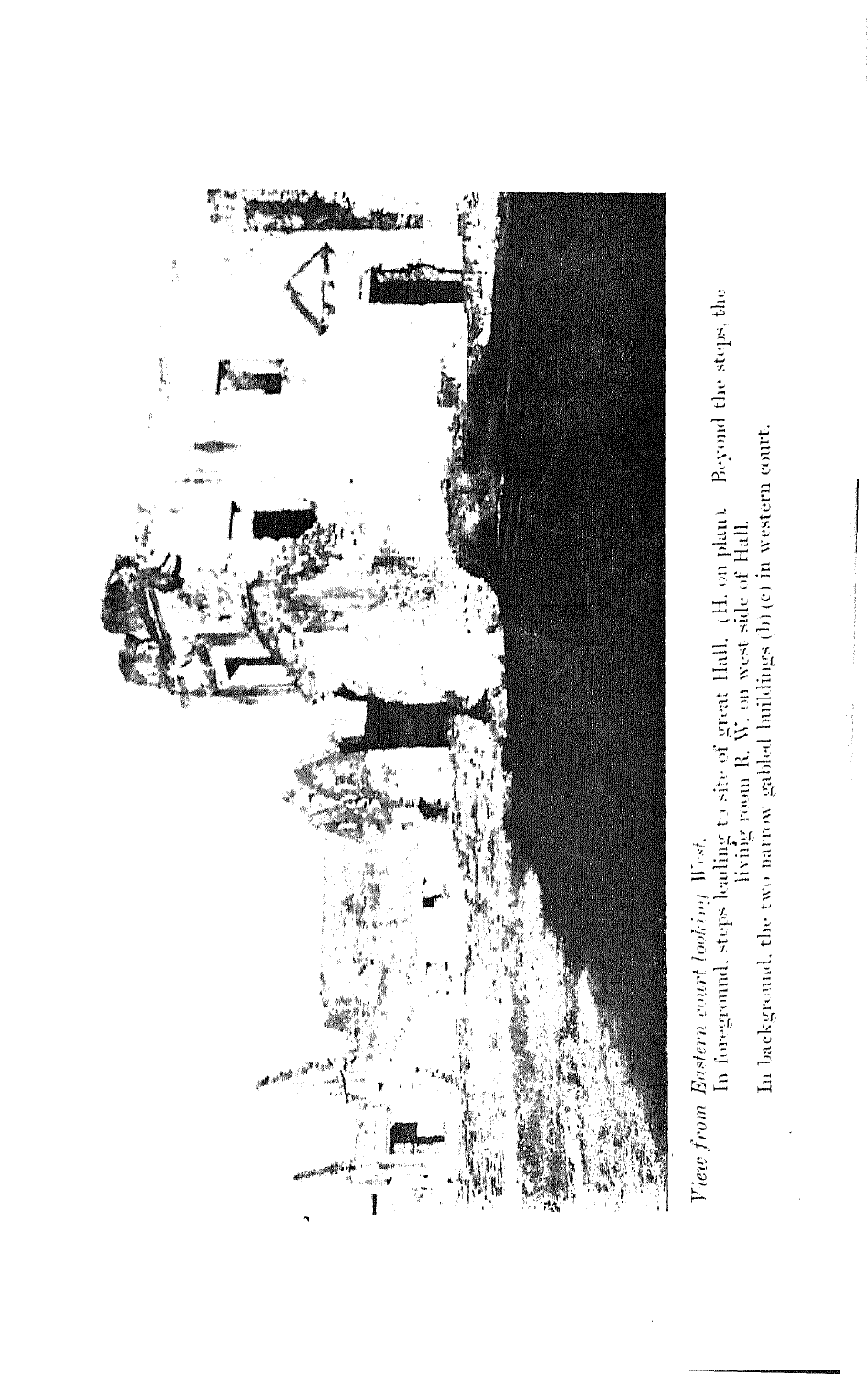$\label{eq:3.1} \mathcal{B}$  $\begin{array}{lll} \Phi & \multicolumn{3}{l}{{\color{blue}\Phi_{\rm{max}}}}\\ \end{array}$ Į.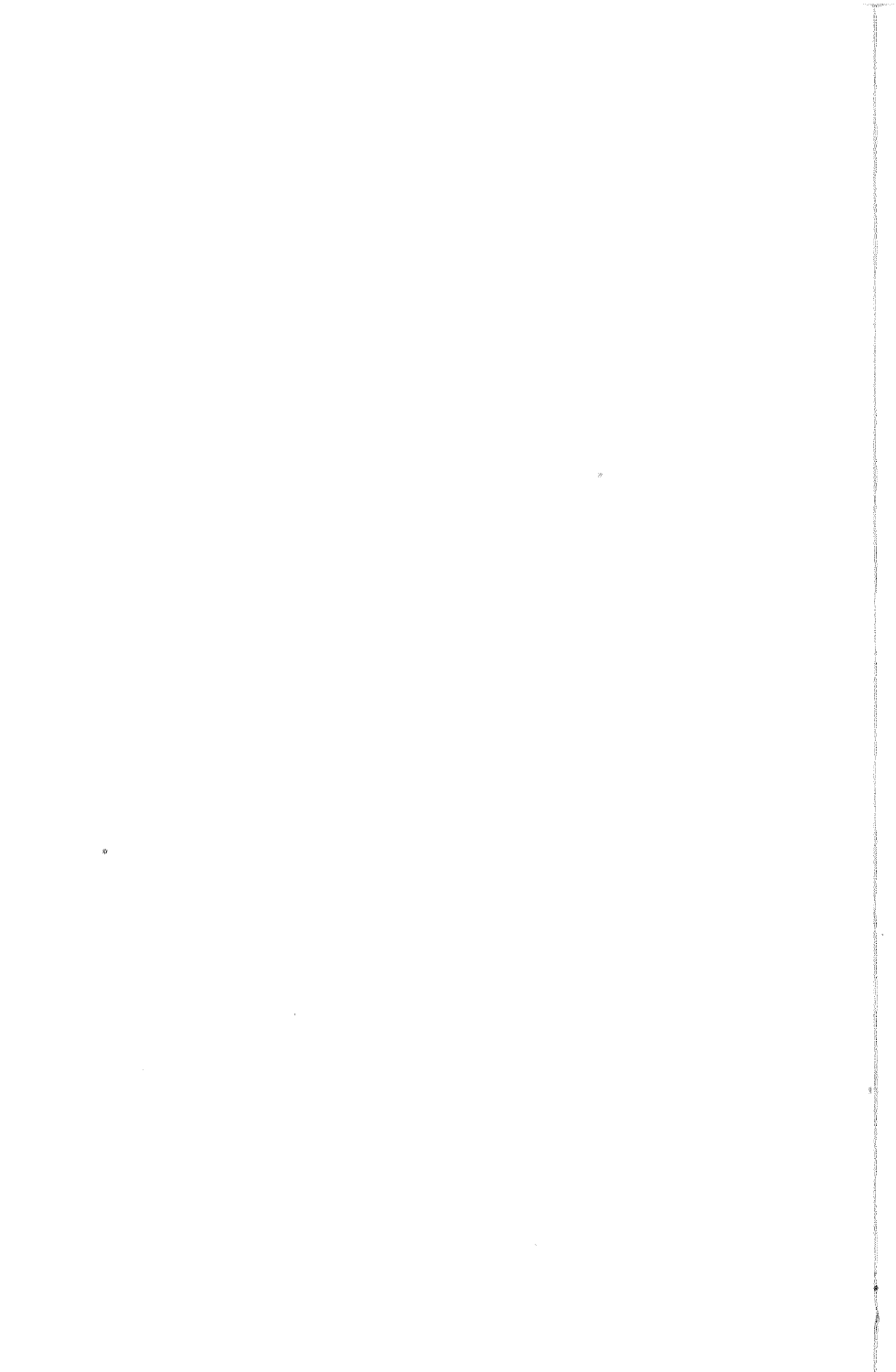

On extreme right: Entrance gate leading to site of great Hall (H.) in centre: living<br>on extreme left: Narrow gabled building (c) in western section.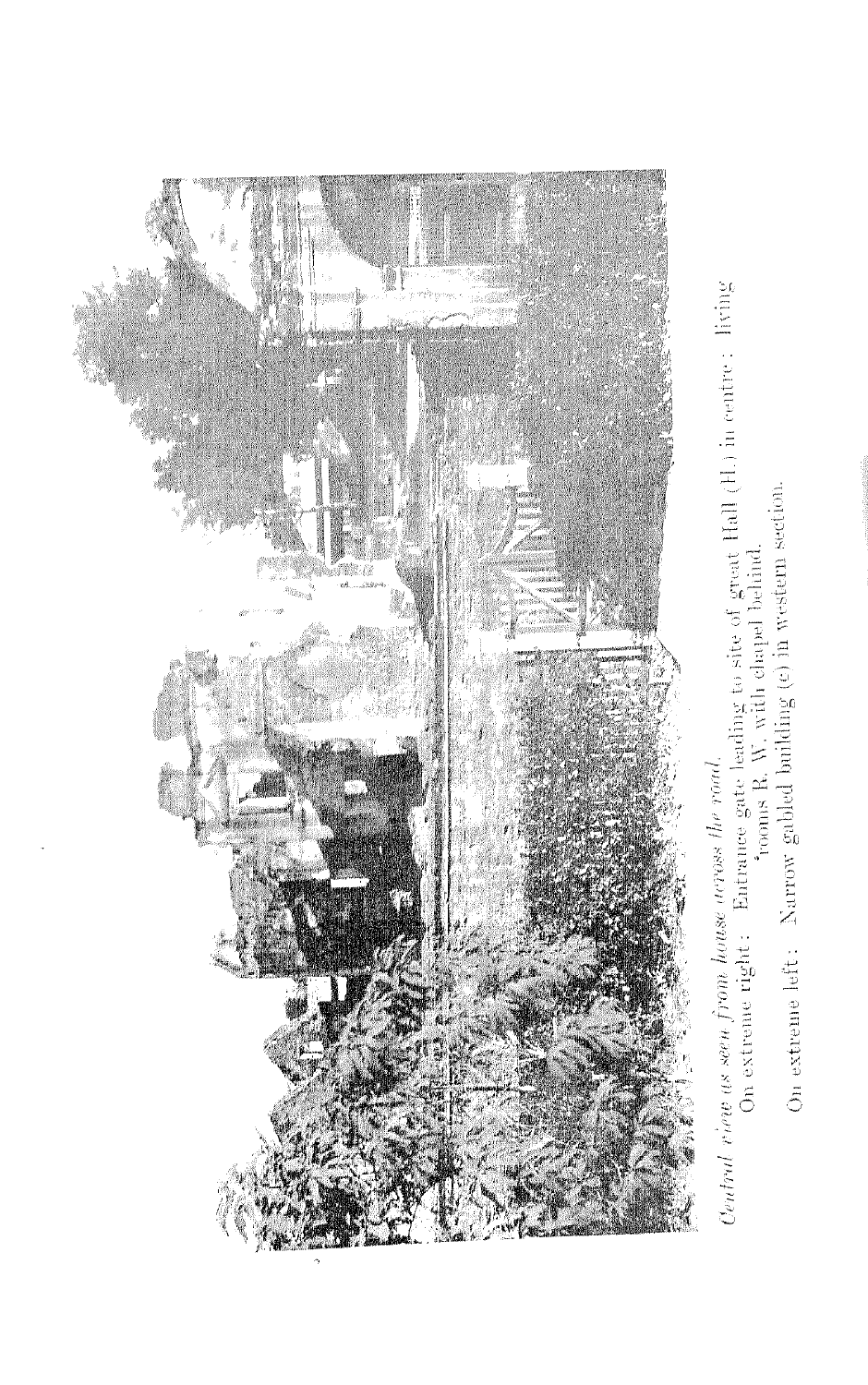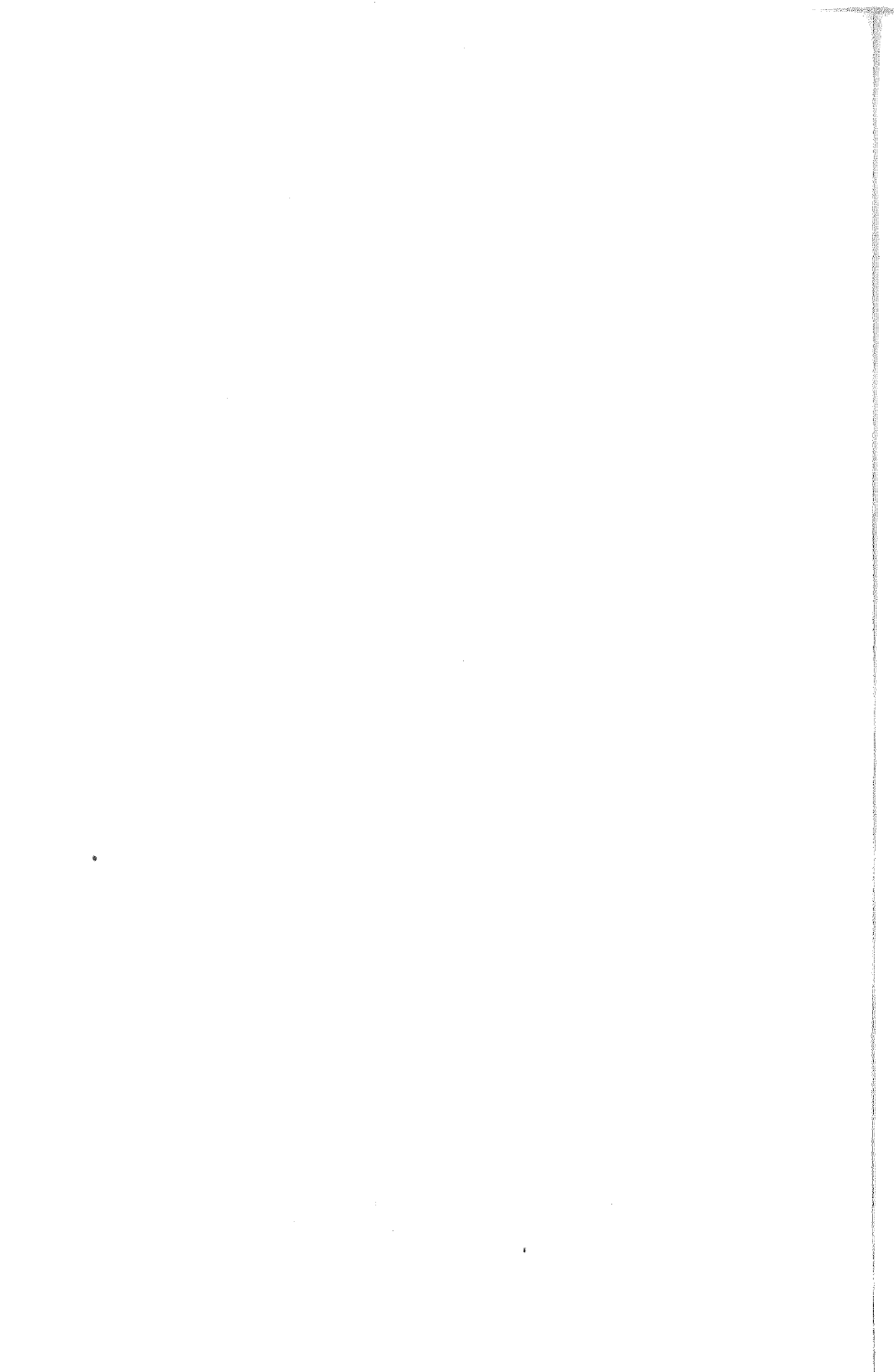PT. 1]

Between both plots and the outer Southern Wall are corresponding. but smaller plots, which connect by a couple of steps at the end of walls (T. T.) with the small eld pated Courts in front of the projecting buildings  $(f)$  and  $(g)$ .

The platform above the grand stairway extends into a payement of noble dimensions, roughly  $63' \times 33'$ , which probably formed the floor of a great Hall of Ceremony, now totally destroyed (H).

The walls (T. T.) are conterminous with the walls no longer existing of the Hall of Ceremony; they formed the sides of two long narrow gable-roofed buildings, which have been destroyed like the Hall. These two buildings  $(f)$  and  $(g)$  together with the great stairway leading to the Hall enclosed three sides of the Entrance Court, and projected from the main alignment. Access to them was obtained by a small semicircular brick stairway from each of the two small elevated Courts on either side of the South end of the Entrance Court. Although the dimensions of  $(f)$  and  $(g)$  were approximately the same, their ground plan was far from identical, since  $(g)$  is filled up with the foundations of four small rooms, and a flanking passage; (f) however appears to have consisted of a single big room.

A narrow passageway outside the Eastern Wing leads through a gap in the wall (which doubtless contained a gate) to the adjoining building, called in the French Plan "House of the Pra Klang", the site of which has recently been cleared, revealing an immense platform now devoid of foundation walls, and numerous foundation walls of small buildings on the east and north sides.

The blocks RE, RW, each consist of a ground floor and a first floor room  $19' \times 33'$ . In both cases they are separated from the great · Hall by a small walled Courtyard, which in the West Block (RW) contains an outside stairway leading to the first floor room.

The corresponding room in the East Block (RE) was reached by a spacious indoor staircase, the outline of which can be seen on the walls at the East end of (J).

(J) is a long, narrow Annex, parallel with and adjoining the northern wall of the Hall, and overlapping a portion of the north walls of It may have served for offices behind the Hall, as  $(RE)$  and  $(RW)$ . well as covered way between (RE) and (RW) and the Central Court.

The ground behind (J) is honeycombed with the foundations of small buildings, presumably retainers' quarters.

A reference to the ground plan reveals the fact that the Chapel is in better alignment with the Eastern than with the Western section;

5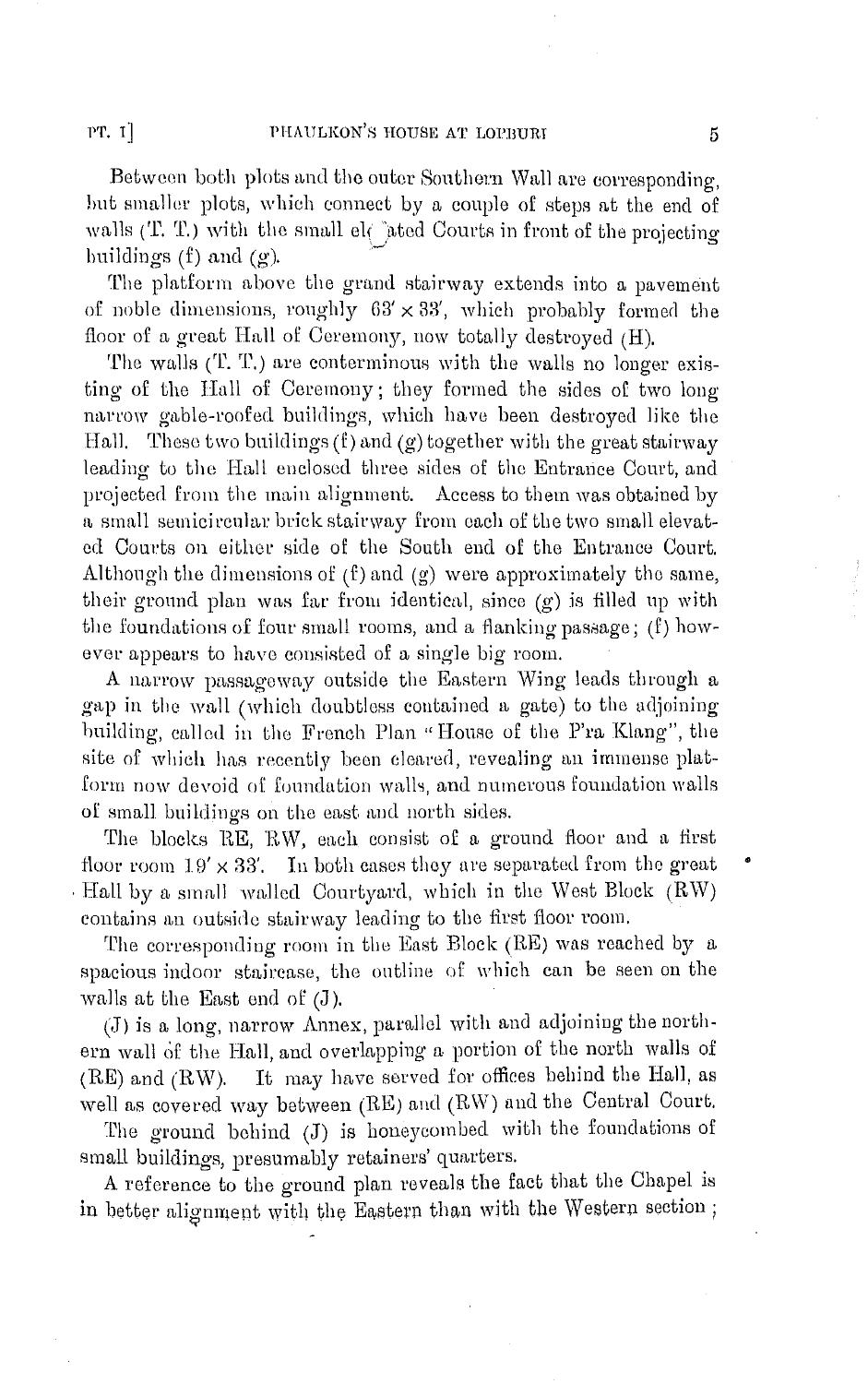and an examination of the ruins shows that the Chapel and Eastern Section are more solidly built than the rest of the ruins.

These observations suggest the conclusion that the Chapel and Eastem Section represent the original Buildings constructed by P'ra Narai's orders for the reception of Ambassador de Chaumont and his staff. The French map of Lopburi, made at that time, supports this theory, which is furthermore reinforced by Prince Damrong's comments on the ornamentation of the Chapel windows.

In the French map, the site of the ruins is described as "The residence of the French Ambassador" (D), and the western boundary wall is shown close to the west end of the Chapel. The ground beyond that boundary is shown as a Buddhist Temple. which must have been acquired in order to construct the western part of the present ruins, since the latter extend almost to the City wall. Phaulkon's house (T) is shown outside the City wall.

It is possible that after the departure of de Chaumont's Embassy, Phaulkon built the Western Section for himself and for the twelve Jesuits who came out in 1687 as well as for the six left behind by de Chaumont. The two parallel narrow gabled buildings (b) and (c) are more suggestive of friars' cells than of lay babitatious.

As mentioned above, the building on the East side of the Ruins is marked as the " P'ra Klang's" House.

The Royal Gardens (G) occupied the present site of the Co-operative Department Buildings-separated from the Palace  $(A)$  by a line of Royal Stables  $(K)$ .

Nothing now remains of the French Mission (F), or of the populous quarter on the island  $(Q)$  opposite to the Market  $(S)$  which is still in that part of the town.

Phaulkon's house and garden (T) lie beyond the N.-E. end of the Moat, parallel with the Jesuit Astronomers' Observation Tower (P), a ruin now known as San Polo. This quarter is now very sparsely populated and contains no vestiges of Phaulkon's garden.

Its place however on the French map far away from the ruins now known as Phaulkon's house may be taken as evidence that at the time when the map was made Phaulkon resided far away from the Palace; also that the eastern and central portion of the site now known as Phaulkon's house contained apartments which were built for the reception of the French Ambassador.

It is incredible that a foreigner in the Siamese service could have been permitted to build so magnificent a palace for himself, while the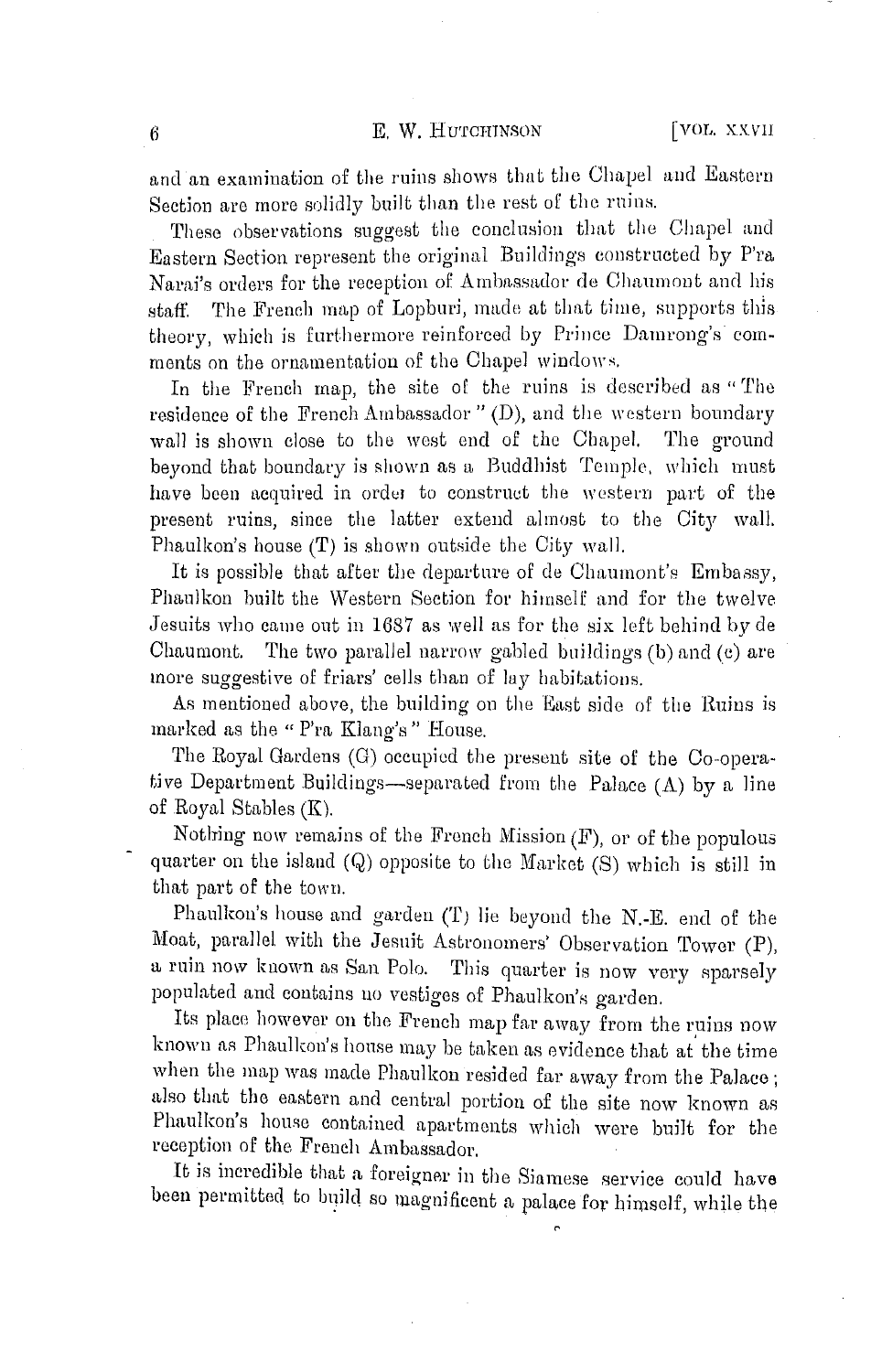

Plan of Phaulkon's House at Lopburi made by a Cadastral Surveyor, June 1932.

**Central Court** 

So-called Bell Tower with Chapel behind  $\mathbf{e}$ .

K. L. Flanking walls, dividing this court from the Eastern and Western Sections.

Western Section

The Big House, of flimsy construction a.

- Narrow rectangular gabled buildings, suggestive of Friars' cells. b. e.
- Bath Latrine (?), Dressing room (?), Courtyard (d) cistern.  $d$ .
- Walled garden.  $\mathfrak{p}.$
- m. n. o. Outhouses: probably kitchen and stables.

#### **Eastern Section**

- Ruined walls of narrow gable-roofed building F.G. on either side T. T. of garden plots.
- Narrow gable-roofed buildings flanking the garden plots. F. G.
- Great Hall of ceremony. H.
- Small walled courtyards dividing great Hall at west and east RW. ends from ground floor and first floor living rooms,  $19'$   $\geq 33'$  . RE.
- Long narrow annex behind Hall, divided into three apartments.  $\bf J$  .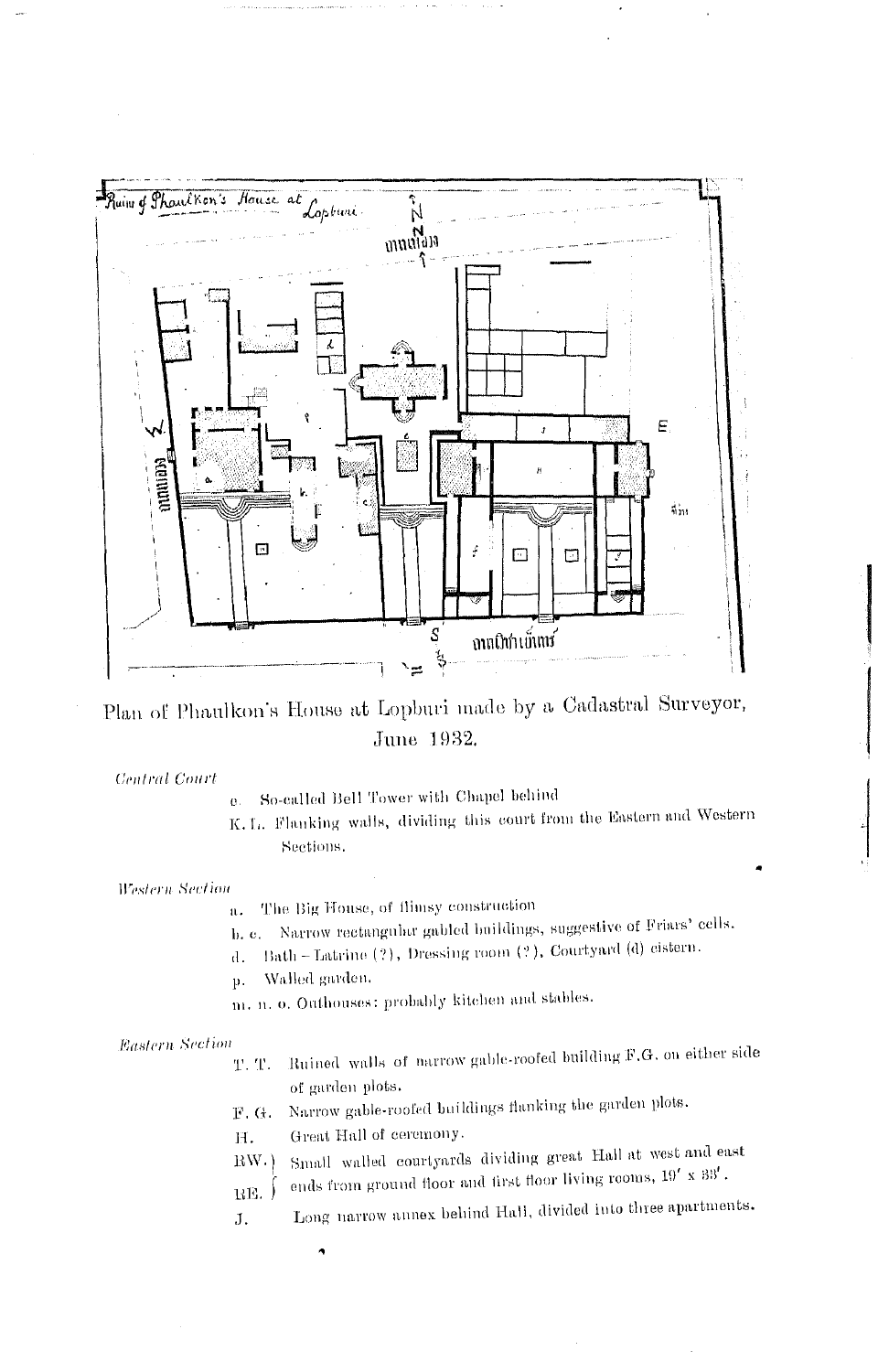$\label{eq:2.1} \frac{1}{\sqrt{2}}\int_{\mathbb{R}^3}\frac{1}{\sqrt{2}}\left(\frac{1}{\sqrt{2}}\right)^2\frac{1}{\sqrt{2}}\left(\frac{1}{\sqrt{2}}\right)^2\frac{1}{\sqrt{2}}\left(\frac{1}{\sqrt{2}}\right)^2\frac{1}{\sqrt{2}}\left(\frac{1}{\sqrt{2}}\right)^2.$  $\label{eq:2.1} \frac{1}{\sqrt{2\pi}}\int_{0}^{\infty}\frac{1}{\sqrt{2\pi}}\left(\frac{1}{\sqrt{2\pi}}\right)^{2\alpha} \frac{1}{\sqrt{2\pi}}\int_{0}^{\infty}\frac{1}{\sqrt{2\pi}}\left(\frac{1}{\sqrt{2\pi}}\right)^{2\alpha} \frac{1}{\sqrt{2\pi}}\frac{1}{\sqrt{2\pi}}\int_{0}^{\infty}\frac{1}{\sqrt{2\pi}}\frac{1}{\sqrt{2\pi}}\frac{1}{\sqrt{2\pi}}\frac{1}{\sqrt{2\pi}}\frac{1}{\sqrt{2\pi}}\frac{1}{\sqrt{$  $\frac{1}{2}$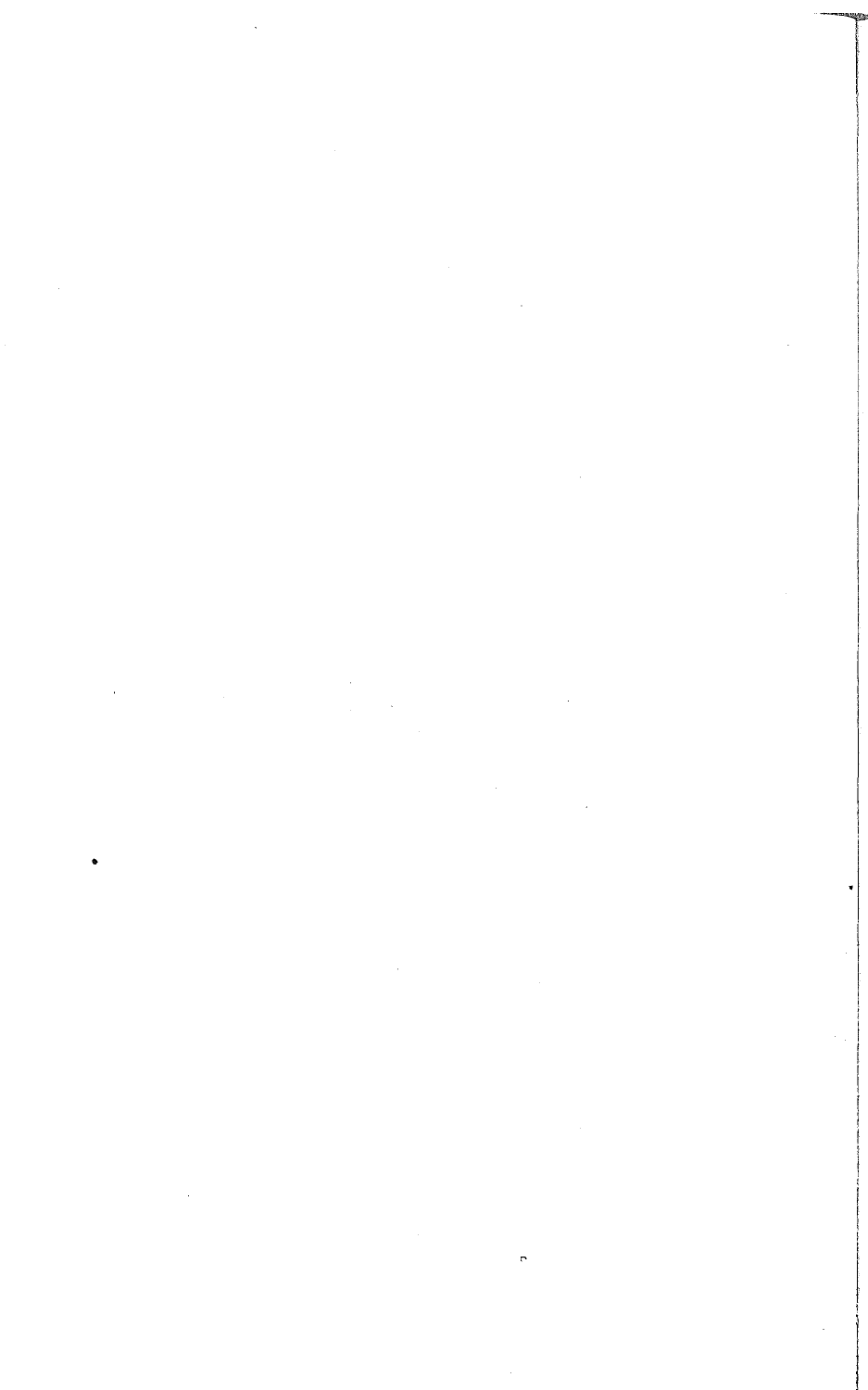Siamese grandees were content with less permanent houses. When however de Chaumont and his suite had departed, leaving behind five out of the six Jesuit Astronomers who came out with him, some of these Jesuits may have remained behind to serve the chapel.

It is possible that then Phaulkon may have acquired the Temple land at the West end and built some of the more fragile edifices in the Western Court for his own use, in order to be nearer to the Palace than in his original house outside the Moat.

Chiengmai, 1933.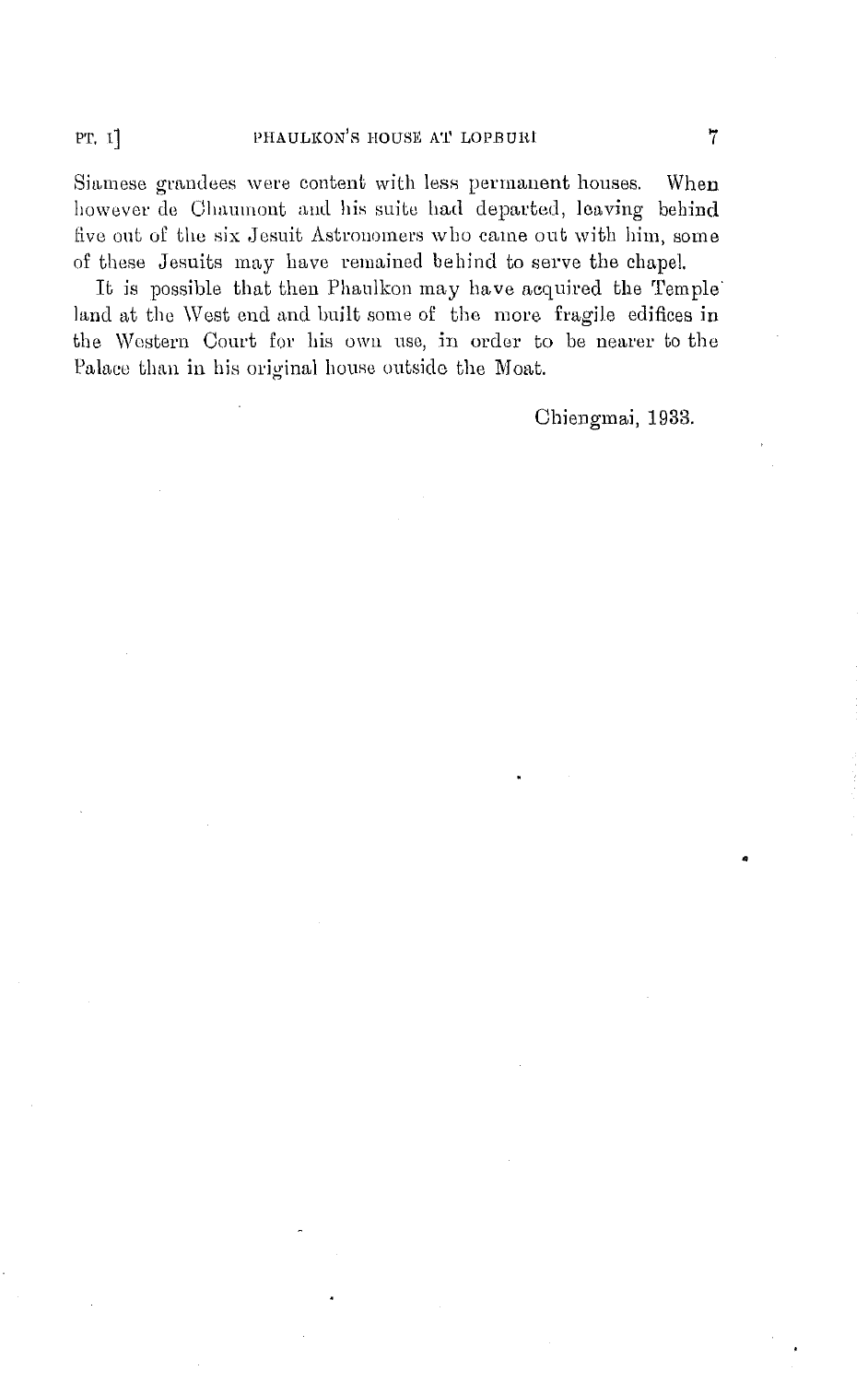